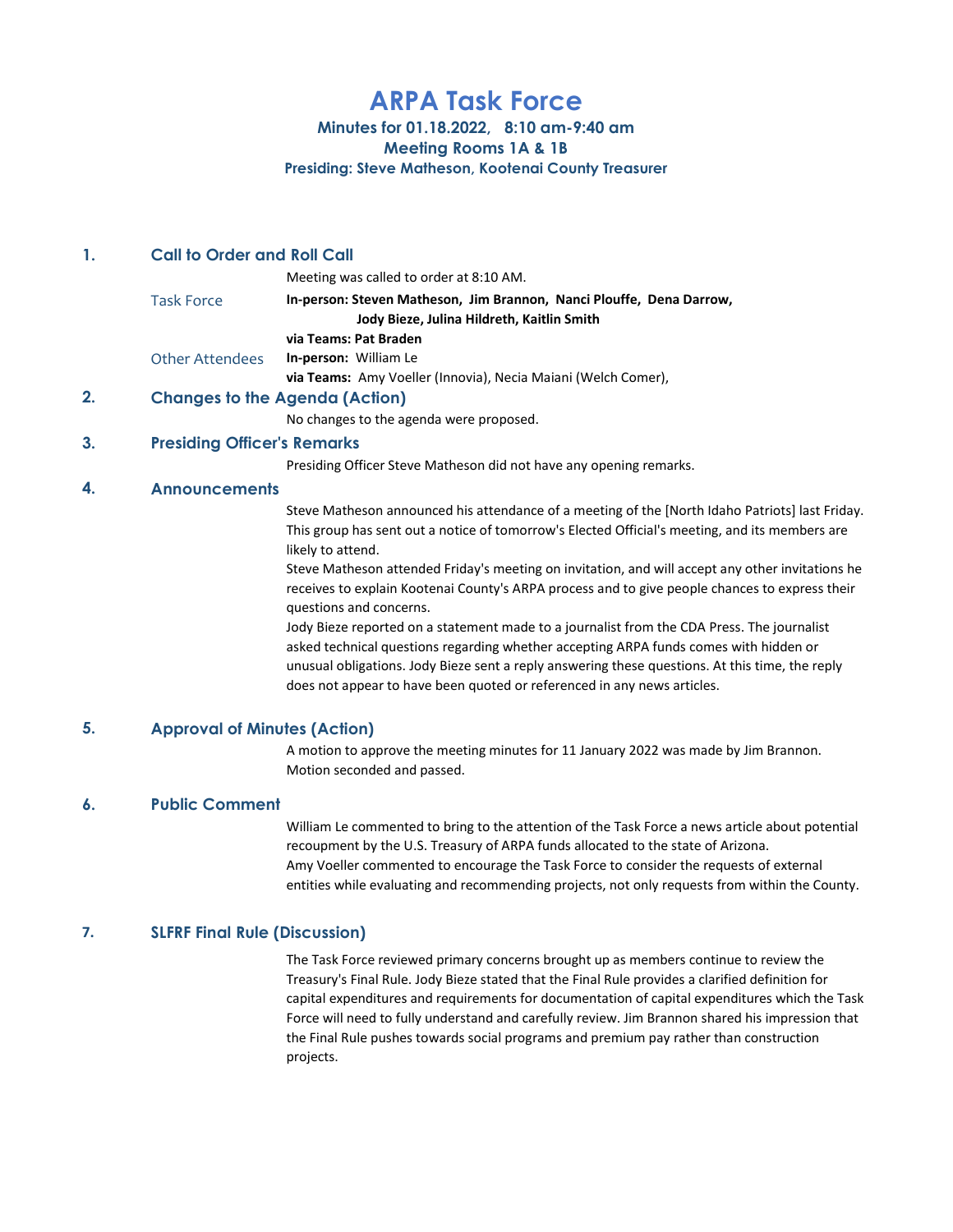Kaitlin Smith noted that the Final Rule also expands upon requirements for documentation supporting the assertion that selected projects serve beneficiaries which were impacted or disproportionately impacted by the COVID-19 public health emergency, and the Task Force must account for this required documentation while constructing its project recommendations for presentation to the Board.

Regarding concerns within Kootenai County's community about hidden obligations attached to ARPA funds, Pat Braden noted that two executive orders are listed within ARPA documents as being applicable to SLFRF funding, that these two executive orders pass to Kootenai County as suggestions, and that these and other requirements provided for ARPA funds must be followed whenever the County uses federal funds. Regarding the Final Rule, he added that, though capital expenditures are less encouraged under the Final Rule, they are still permitted. Jody Bieze concurred and added that the Final Rule continually reiterates its intent to provide flexibility in how funds may be spent within the provided categories of eligibility, not to prescribe a limited and specific number of allowable uses.

Steve Matheson asked Pat Braden to confirm that, in his legal opinion, he agrees that accepting ARPA funds does not come with hidden or unusual obligations attached, and he is comfortable with continuing to move forward with project and evaluation and recommendation. Pat Braden confirmed that he does agree, and is fully comfortable with moving forward. Steve Matheson stated that he intends to confirm with the BOCC that they do not intend to return ARPA Funds, and asked the Task Force to review the ARPA timeline which will be presented at the January 19 Elected Officials Meeting. The Task Force agreed that the timeline in question must include sufficient space for members of the Task Force to read the Final Rule in full and ensure that every project eventually recommended to the board is thoroughly underpinned with understanding of the Final Rule and documentation proving the project's eligibility.

Steve Matheson requested that Jody Bieze, Kaitlin Smith, and Pat Braden attend the Elected Officials Meeting to speak on behalf of the ARPA Task Force, and they agreed. Steve Matheson reported his intent to ask the BOCC for confirmation of the Board's continued intent to keep and use the Kootenai County allocation of ARPA funding, and Elected Officials' intent to maintain their current requests for ARPA funding, before moving forward.

The Task Force will continue reviewing the Final Rule, and include further discussion of the Rule in next week's meeting agenda.

#### 8. Posting Evaluation Materials Online (Discussion)

The Task Force reviewed and discussed a list of items for potential inclusion on Kootenai County's public ARPA webpage. The following are public record and are available upon request. The Task Force agrees that the Evaluation Plan is appropriate to post. The Task Force agrees that the overview spreadsheets prepared for the Elected Officials Meeting, which list each project request under review, are appropriate to post but should be preceded by email notifications to each project requester communicating that their agency names and requested funding amounts shall be posted publicly. The Task Force agreed that completed eligibility assessments and evaluation packets are appropriate to post, but only final drafts and only once assessment and evaluation are completed for all projects. The Task Force agreed it is appropriate that publiclyposted evaluation packets include evaluation score pages only, and that the full rubrics with the evaluators' comments should be available upon request but not posted to the webpage.

The Task Force agreed that posting a spreadsheet listing each evaluated project in order of its evaluation score would be redundant. Instead, the final recommendation documents prepared for the BOCC after evaluation is finished will be appropriate to post.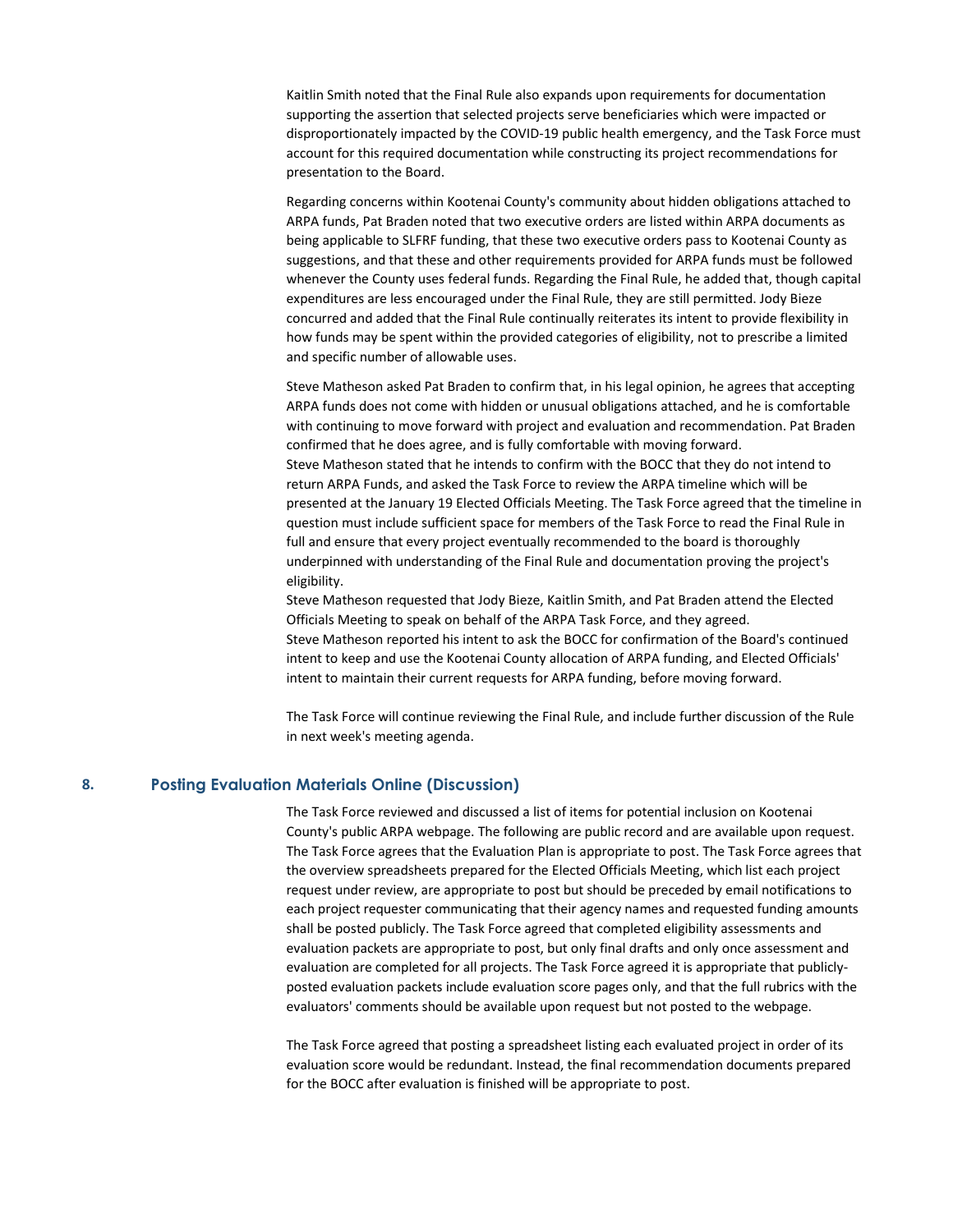Steve Matheson departed the meeting at 8:59 AM and appointed Jody Bieze to act as Presiding Officer in his stead.

## 9. Potential Revisions to Evaluation Plan due to Final Rule (Discussion)

Jim Brannon stated he did not think the Final Rule causes any need for revision of the Evaluation Plan, and other Task Force members concurred. Kaitlin Smith noted that the expanded requirement for documentation in the Final Rule makes it important to ensure that the Evaluation Plan includes a step for requesting documentation from entities whose projects have been tentatively selected for recommendation, before providing those recommendations to the BOCC. The Task Force concurred. The Evaluation Plan will be reviewed and revised to ensure the inclusion of this point.

#### 10. Eligibility Re-Assessments due to Final Rule (Discussion)

Pat Braden reiterated that the BOCC project request for an addition to the Kootenai County Justice Building needs a close review of its eligibility in light of the requirements for capital expenditures described in the Final Rule.

Kaitlin Smith reported on other projects which will need revised eligibility assessments, and will need to be evaluated. Projects already evaluated for project priority will not need to be reevaluated.

The Task Force had a small sidebar discussion circling back to items number 8 and 9 on the agenda. Julina Hildreth asked whether, after the Board's final project selection, the Task Force would be responsible for contacting applicants to inform them of final project results. Jim Brannon stated that such decision will be part of a BOCC meeting, and will accordingly be reported through regular BOCC channels. Kaitlin Smith reiterated that the Task Force will need to contact certain applicants to obtain documentation supporting their eligibility after their projects are tentatively selected for recommendation and before project recommendations are presented to the BOCC.

### 11. Updates: Ongoing Tasks/Project Information (Discussion)

Master Plan Meeting Docs

Revenue Loss Calculation

EO Meeting

KC EMSS PPE for CARES

Dena Darrow confirmed that the BOCC will be having a meeting before the end of the month to go over designs for the proposed Justice Building addition, and a full update will be available in mid-February.

Nanci Plouffe asked whether revenue loss calculation is still needed, or if it can be struck from the agenda going forward. Pat Braden agreed that the item can be struck.

The Task Force discussed the January 19 Elected Officials Meeting while addressing agenda item number 7. Jim Brannon, Steve Matheson, Jody Bieze, Pat Braden, and Kaitlin Smith will attend.